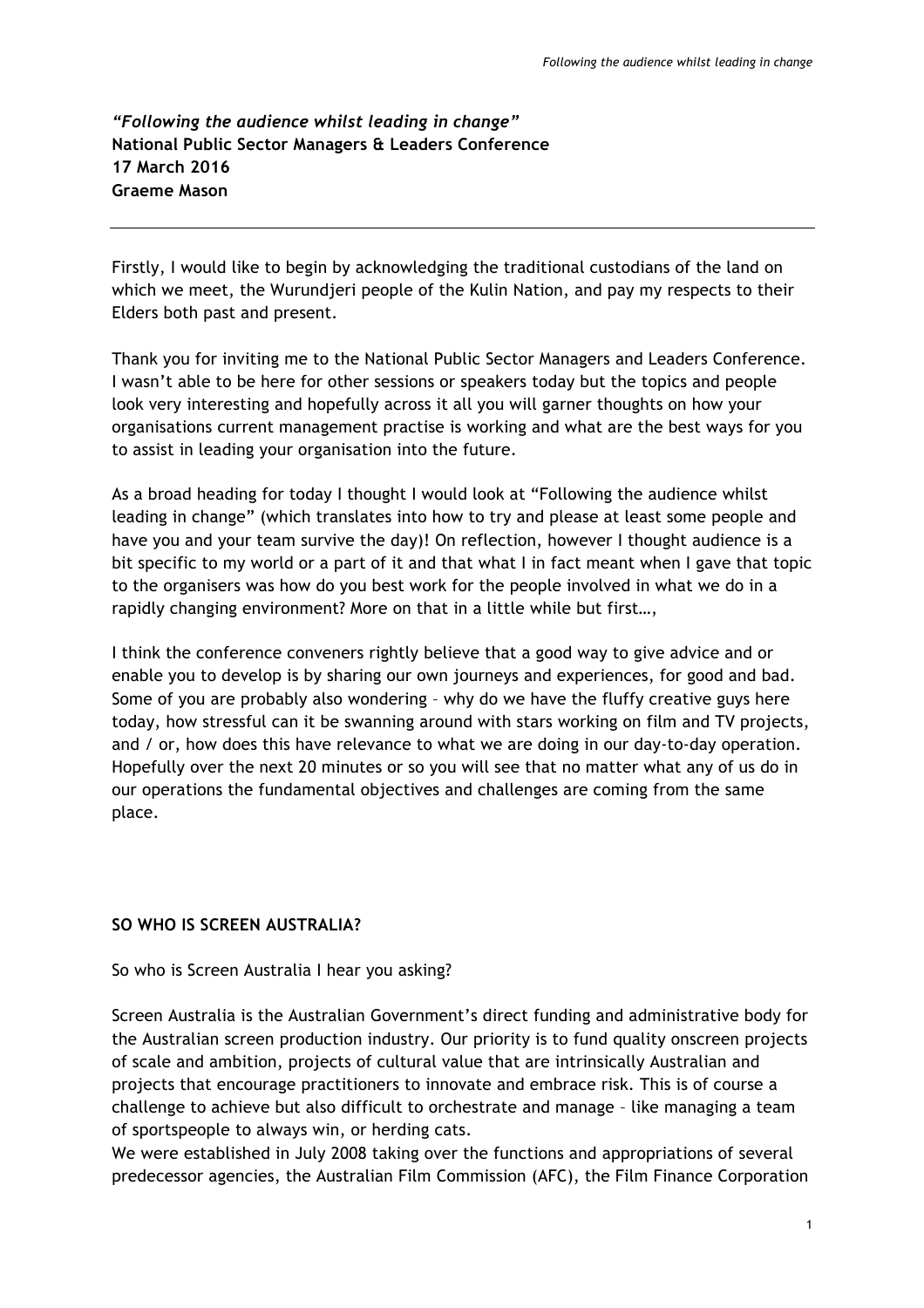Australia (FFC) and Film Australia Limited. This kind of merger of long standing agencies with committed fans and die hard foes will as some of you know creates opportunities but comes with real internal and external issues. These can range from multiple technical programmes and systems which don't speak to each other, merging physical locations, and of course different work cultures within each of them.

Across our various departments we support the development, production, promotion and distribution of Australian screen content by:

- supporting production of a range of content including features, documentaries, television drama and children's programs
- supporting the growth of screen businesses
- supporting marketing and screen culture initiatives which focus on engaging audiences with Australian content
- developing high-quality scripts and proposals
- facilitating innovation and audience-engaging online content
- supporting Indigenous talent and distinctive stories
- administering the Government's Producer Offset and International Co-production Program to increase the commercial sustainability of production in Australia; and
- Providing authoritative, timely and relevant data and research to the industry and government.

So what you are probably getting is that we work across the screen sector from cradle to grave, from hands on creative input, to business support, to marketing and trade initiatives. Largely we are assisting in the creation of culture, dealing in and with a creative environment but we are also a big business. This is an inherent tension, which we need to manage on a day-to-day basis in all areas.

Staying on tensions in who and what we manage, some initial management thoughts: We get most of our money from various arms of government, but the industry creators we work with (producers, directors, writers etc.) believe we are there for them and demand primary attention as the creators of the content. The people selling the content – TV broadcasters bot State and Private Free to Air and Pay, and cinemas, and digital providers like Google who are the various means of getting content out to viewers, see themselves as the key driver and most important voice in the room. But then isn't it all about the people who are paying for it and who will watch it? If it is really is about content going out to the public primarily does that mean here in Australia and if so, what about the much bigger international audience. Careers and businesses obviously need or want the bigger numbers from a global stage and we at Screen Australia and the sector have an enormous role in defining the world's view of Australia – the most famous Australians (or at least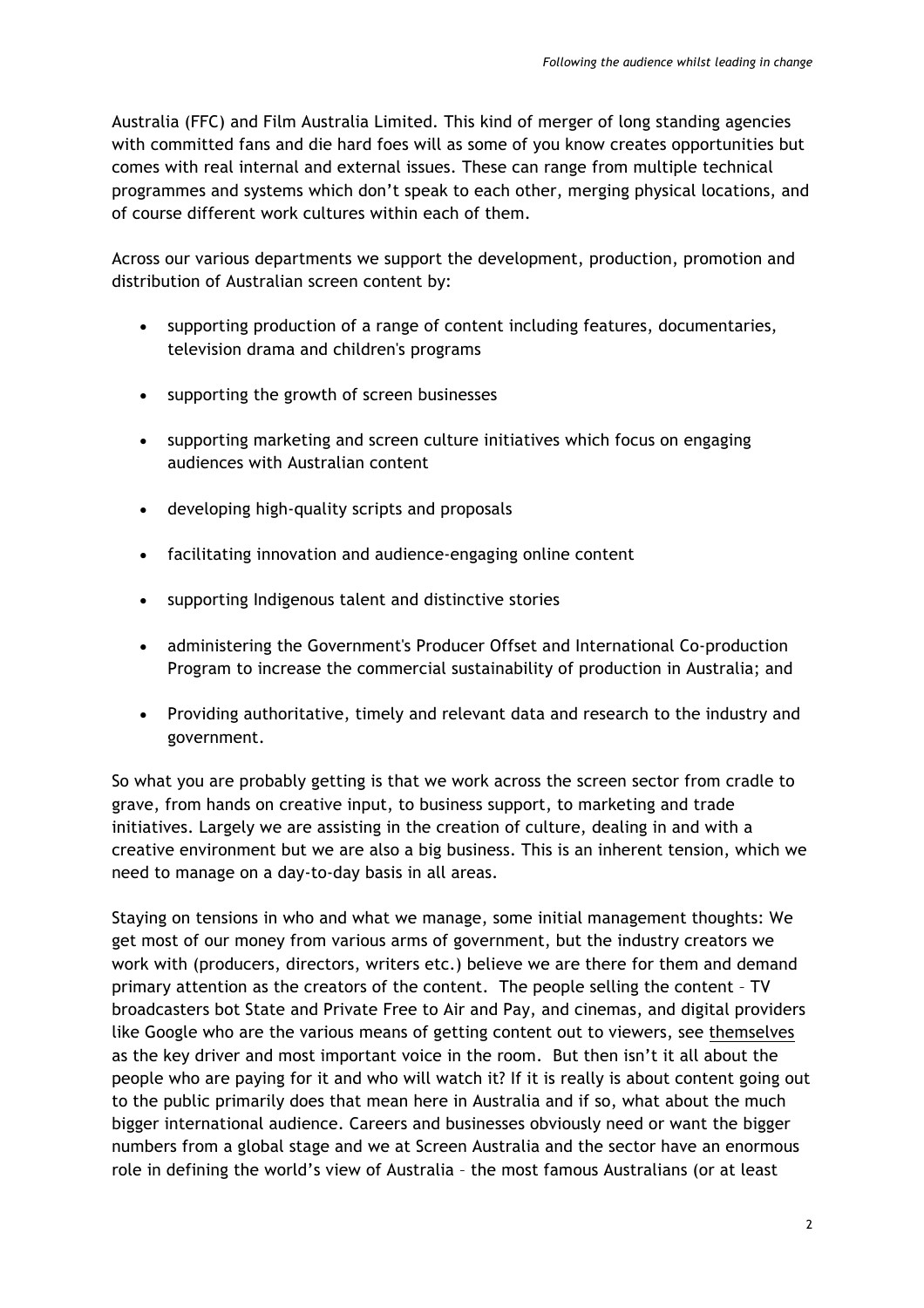humans) all come from our industry. Also like all of you in the room we have massive changes occurring in our area, especially technologically. All of this is great, don't get me wrong, but it requires us to always be flexible and nimble in reacting to a rapidly changing world – something which is very difficult when spending public money with all the processes that go with that as most of you know.

### **WHO AM I – JOURNEY TO CEO**

### So how did I end up doing this?

I have worked in most aspects of film and television production and distribution around the world, for most of my career out of Australia. I have lived and worked on a long term basis in 5 countries. I have worked on the most specialised arty projects through to massive blockbusters. I have been part of independent companies through to running divisions of Channel 4 TV in the UK and on to Hollywood being President of Worldwide Acquisitions and Sales for Universal Studios.

To stop this sounding like a job application, the reason I flag this to you is that through it all there are clear similarities and learnings which I think are useful for us all – on anything you undertake the questions are: what am I (and my teams) really trying to achieve and for whom.

Beyond that can you articulate: what would success look like for me and the others involved; what level of success is really possible; and for how many participants; what are the necessary outcomes to justify the work and the expense put in to the task at hand.

Prior to coming back home to Australia some 2  $\frac{1}{2}$  years ago, I had mostly worked in the private sector – though it is worth noting Channel 4 in the UK is a publicly owned Broadcaster but gets no money from the government and has to fully fund itself – a very interesting model, but not one I think many of you would like your funders to pursue.

I didn't, however, come here totally green to the public sector as immediately prior to my current role I did the similar position at the NZ Film Commission (eg tiny country massive industry and focus?). It is worth mentioning I think that in the private sector it is much easier to determine or justify actions, especially when it comes to saying no, something I am learning on a daily basis. (Use example of Freemantle / ABC / Screen Australia). I also now know that getting a CEO or Board or Shareholders to sign up to something is a walk in the park compared to ministries, ministers or lord help us all Finance Departments. (PJ example??)

### **MANAGING STAKEHOLDERS**

Building from this, and again irrespective of what you do and the size of your organisation, I think the key question for all of us to ask is: Who are your stakeholders? And, if as is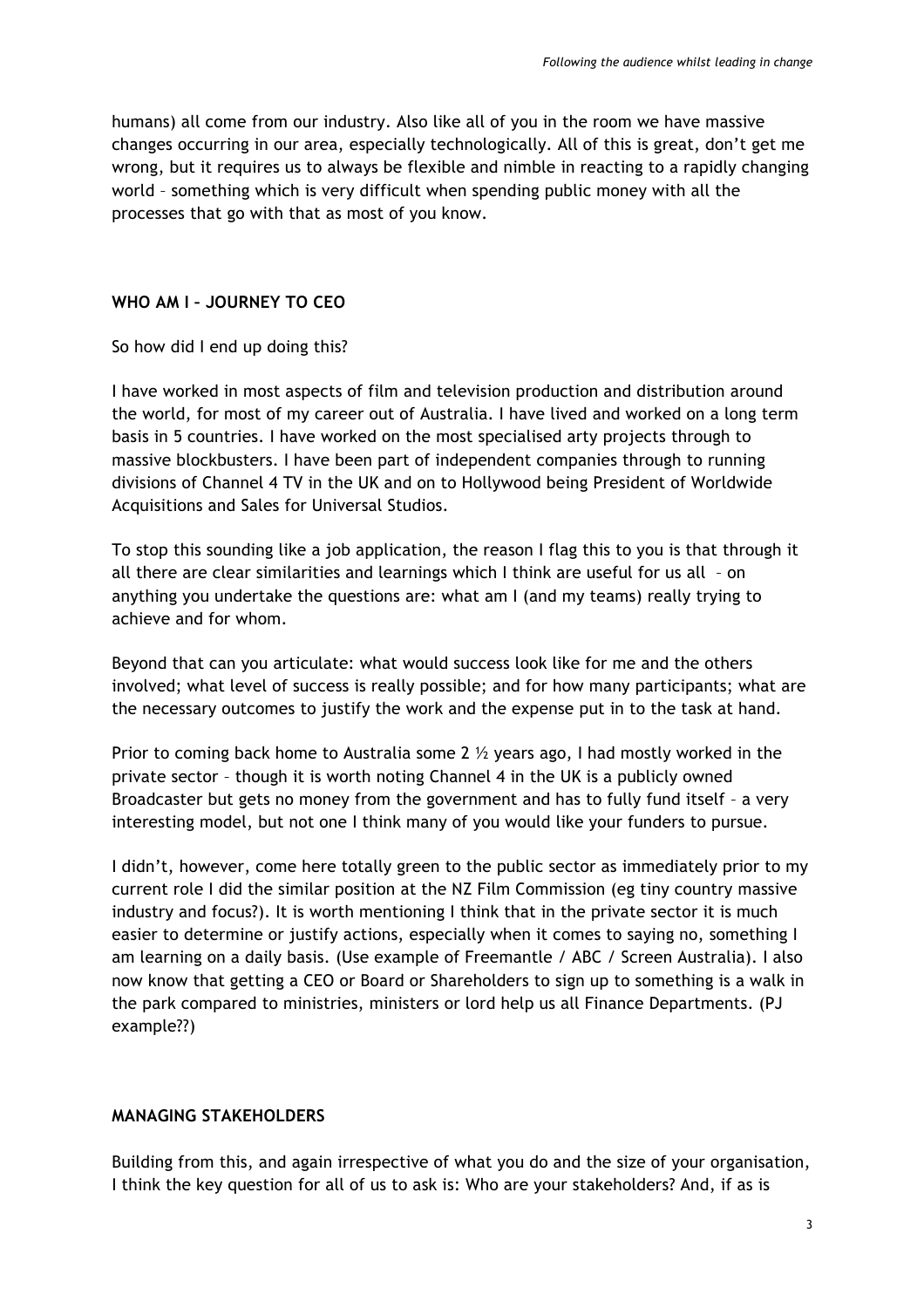likely, there is more than one how do you prioritise and work with them – in effect how to you manage them.

Unless you are clear on this, I think it is all but impossible to manage your teams and work to optimal outcomes. I cannot stress this enough as it is something, which I really don't think enough time is given to.

So looking at Screen Australia, who do we listen to and who should we care about?

As I mentioned previously we have different people clamouring for attention but this schism goes back to our founding legislation, in our act we have two directives, which broadly speaking are:

- To tell Australian stories, for Australians
- To help build sustainable businesses

So already just there in those two brief points there is potentially a clash, or in fact several. We are charged with getting Australian stories made but there is the underlying question of what makes something Australian – is it the subject, the setting or is it the person who makes it? Our clear priority is the Australian audience but is the size of that audience the key to justification, or is it critical acclaim? What about servicing a variety of audiences? The traditional content we support – features, tv drama, documentaries skews to an older audience, we do a lot of children's work as well for the young, but the 15 – 30's largely now view different content on different platforms, surely we cannot ignore them creatively or commercially? So as the real funder of me and the content and consumer is the Australian tax paying audience should they be the main concern? Are they my main stakeholder?

The second part of our remit is to help businesses. Again what is a business? Is a writer or an actor a business? The answer is definitely yes, but is that the intent of government intervention? Or is it to assist production units or companies who will make multiple pieces of content? So is a business or businesses my main stakeholder?

Then there is government, my employer. But here too there are splits. Until September last year, we sat within the Ministry of Arts which in turn sat within the Attorney-General's Department. We now find ourselves within the Department of Communications, which is a much better fit for the agency, given we deal with broadcasters, content regulation, and media reform impacts – and yet the bulk of the funding we disperse comes to us via the Department of Finance, via the Producer Offset – which we administer. Then there is DFAT, international is a very important focus for us as without it a large part of productions funding and pretty much all careers would not exist, and we also export content, but as mentioned our screen talent (hugh Jackman / mad max) are our biggest advertisement of us, so are we part of trade or an opportunity for cultural diplomacy or both for DFAT.

So is government my key stakeholder and if so which part?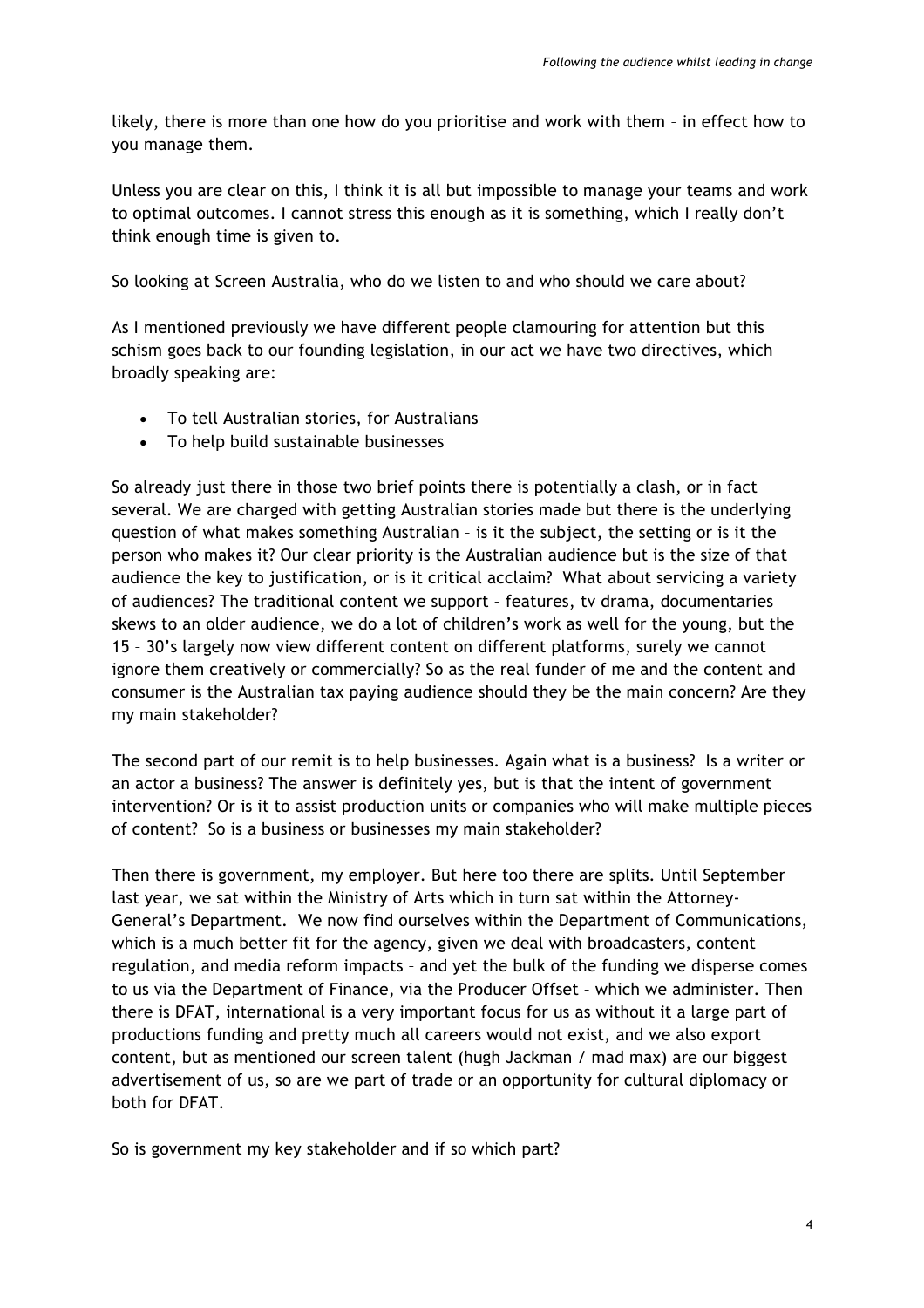Then let's add in that whilst we are a sizeable industry our actual investment and budget is minor compared to such things as health or education or submarines. We, however, are dealing in the media and often with stars – this guarantees attention of the media itself and whilst this can be lovely when we are promoting something or have a good message to tell, the sword of course is two sided.

So, as you can see – with at least three Departments, a diverse industry who all think that they are the most important element, international delegations and missions to coordinate – and constant interest of the press and media - we are constantly juggling competing priorities. And this is all before I get onto doing the main part of my job, which is making and funding Australian stories that matter!

What this means is that my management time and effort is not just focused on my team's outputs but is in fact spent more on updating, massaging and managing my various stakeholders. I would suggest that most of you will also have multiple interested parties so thinking through their overlapping or competing interests, is the key to not only your work being a success but also your sanity.

### **MANAGING CHALLENGES**

Now on a different and more sobering note, as many of you would be well aware, budget cuts – whether successive or not - have an impact on the functionality of an agency and/or department. From Screen Australia's perspective, there is nothing like a cut to focus the mind and ensure that we are investing where we make the most difference and supporting where we can benefit the industry and crucially the audience the most.

In just over two years, we have seen a reduction in our budget that amounts to over 18%. We know we are not alone. Many of you in this room would be from agencies and departments that have also faced cuts to their budgets of varying degrees. To date we have taken almost all reductions out of our internal costs not frontline services (screen projects), staffing is down by half and total overheads down by 48% since the agency was formed. This of course has had incredible challenges in staff management and morale, but the last MYEFO cuts in December, now will start to come out of our on-screen work. This means that I/we are managing a process with staff that have lost people around them and now have to manage messaging that direct funding from Screen Australia will be even more highly contested. We will say no to project applications more and more. This requires very careful support of your teams – they have to feel you understand what they are going through, you have to assist them to work out how to clearly and sensitively pass on bad news. It is vital that you include them in setting the big picture outcomes and desires for their own morale as much as passing on rationale along with declines.

Everyone in this room is expected to do more with less. We get little if any sympathy in Canberra, and we get even less sympathy out there in the press and public. Our constant challenge is to prove our worth to the government of the day, and to the public.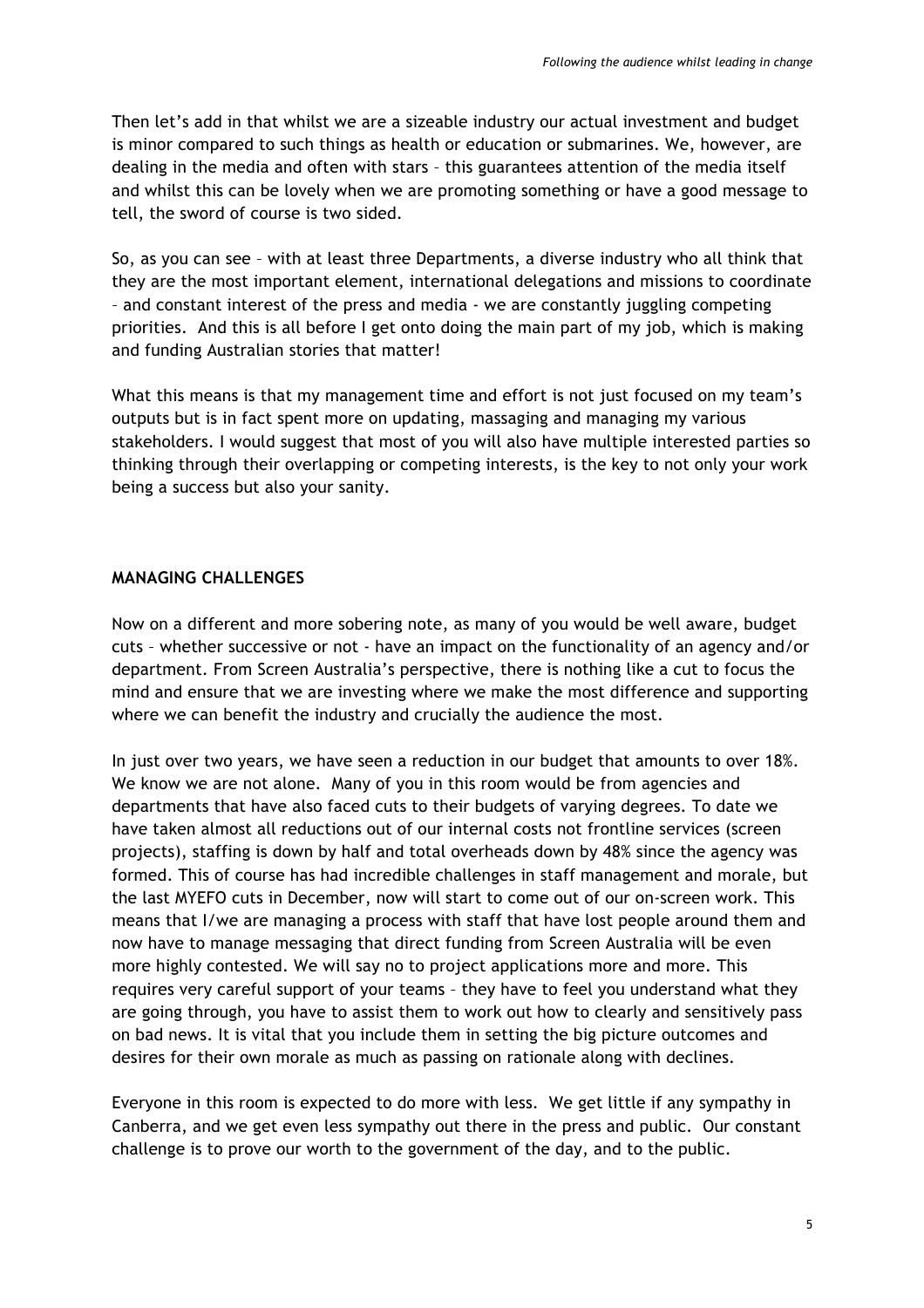What I need to manage to all stakeholders at a time like this is that support for the screen industry is about delivering important cultural dividends back to Australian taxpayers – through screen content that is vital to our cultural identity, our sense of selves and our place in the world. At this point I need all my team on board and I need to take my industry with me making the case to Canberra (both elected and officials) that their voters are getting value from us. There is however a fine line to be balanced between our cultural and commercial impacts to ensure we get credit for both rather than none, something I will come back to.

Our core business is and will remain to assist quality Australian content being created and brought to your screens, be they cinema, smart TVs or mobile and we will do our utmost to limit the impact on screen of funding challenges. For me that has meant really hard choices of taking out overhead down to the bone, perhaps that comes from independent film production where you try to make something for nothing, but this goes against most work practises and realities we all operate in. (eg of Official telling me not to cut staff as bad press? Versus why do we exist and industry thinking we should take all cuts out of overhead).

Managing these cuts to us and our work and sector has been hard as aside from the obvious of continuing to do all activities but with less and working in a much more financially constrained environment, we are making the cuts on the back of a record year on TV, doco, digital and Australian films, especially, continue to punch above their weight. Mad Max: Fury Road anyone?!

This is the other real management challenge I, and many of your will be facing, is despite our main activity really going well - as I said we enjoyed our most successful box office year on record last year and our digital content having 1 billion views in 4 years – we are having cuts to us and need to pass these on to staff and sector which believes / knows, it is delivering. These cuts when they are successful and other changes in the sector – such as splintering of audiences on different commercial platforms means the same number of total viewers but lower fees per platform which means less money coming to make things or pay people - creates an aura of negativity. If you were to take your lead from what is often reported or what many of our stakeholder's say you would think the sky is falling, the world is ending and we are wasting our time & efforts. Furthermore, and perhaps most importantly, many of these doomsayers publicly state and advocate that we are wasting cash.

So again for most of us in this room we have to manage a growing culture of negativity – something which was not in the Australia I left but is certainly here now.

For me I looked beyond the "feeling" to try and identify a cause and anything I could try and change. Having identified a root problem it creates the other real challenge in my job, beyond identifying and managing stakeholders, namely managing the perception of what we are and what our focus is. The issue - the divide in our work between Culture and Commerce.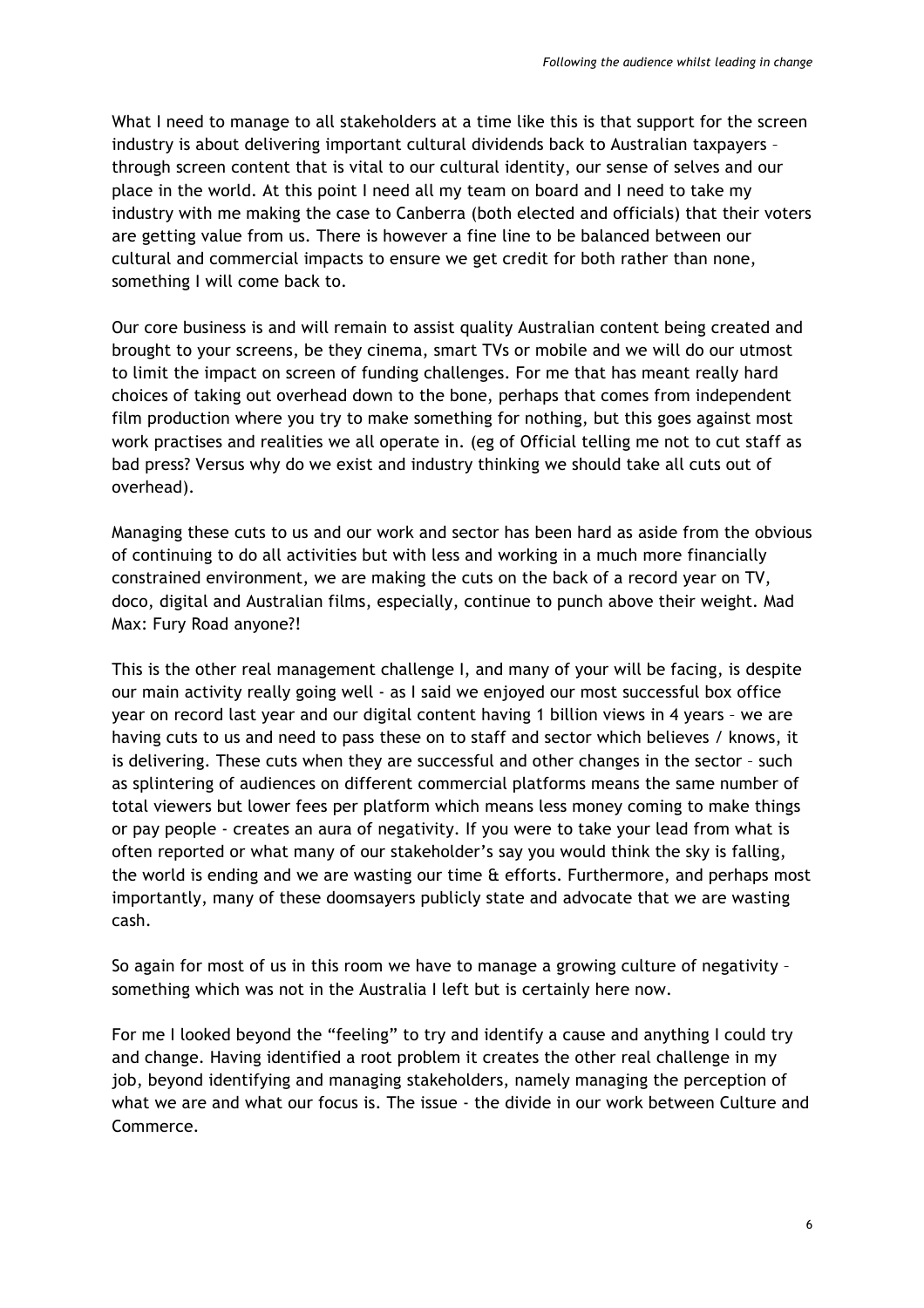Often participants and/or interested parties in the arts see the screen sector and its content as the dirty/ commercial end of cultural endeavours., we don't do opera in Latin, too many people watch what we do. We are too successful so why would you need government intervention.

Yet the business community and at least some parts of the broader community see us as fluffy creatives giving no recognition to the fact that each production is like a start-up business, consistently raising cash, hiring staff – often very many highly skilled people, successfully creating product and taking it out to market, here and abroad.

This can leave us without credit from either end rather than, as it deserves, getting plaudits for both. To this end in my 2 and a bit years at Screen Australia I am using my background as someone who has worked there whole life on creating content (creative) but wanting to maximise its impact to get the most viewers possible (commercial). I continue to move our organisational structure, messaging and dealings with all stakeholders to reflect this culture plus commerce not either or.

## **WE DO THINGS DIFFERENTLY**

There is also one big difference between the screen sector and pure arts practice. Our sector makes money and generates loads of it.

The successes of this industry – I would suggest - raises the profile of Australia on the world stage like no other form of creative expression, sport or industry.

Australian producers, directors, writers, actors, animators, film crews and facilities, all have experience, expertise and extensive international contacts in some of the world's most significant markets.

We constantly hear people in Hollywood asking what it is about Australia that keeps producing such amazing talent - with global appeal. We have had unbelievable success in international festivals; we win awards recognising our talent in front of the camera, and behind the camera; we draw accolades from both within industry, and afar; and most importantly people value our work ethic. That is the recipe for success.

You only have to take a look at the success of some the biggest Australian names in Hollywood –think Sam Worthington, Cate Blanchett, Nicole Kidman, Chris and Liam Hemsworth, Russell Crowe and Hugh Jackman – they are all household names, and continue to draw legions of fans across the globe.

### **MANAGING CHANGE**

I've already spoken about the impact that budget cuts can have on an organisation, and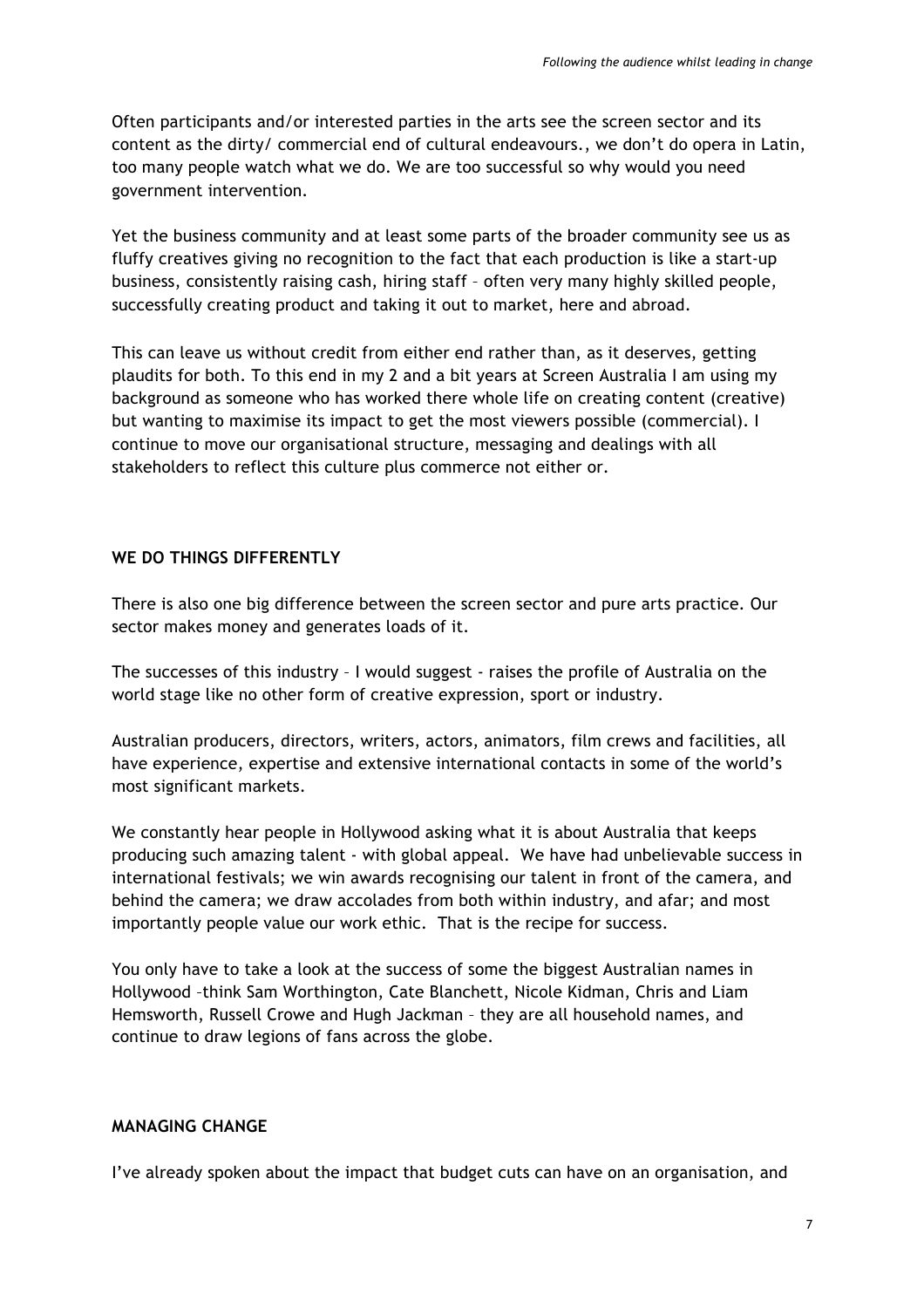how we deal with a reduction in resources – so what other challenges are we trying to grapple with? For one, viewer behaviour is changing, reflecting the individual's desire to watch what they want when they want on the screen they want – and a new generation are disinclined to pay for it.

Digital disruption is radically rewriting the rules of our business in much the same way that it did with other creative industries such as music and publishing, altering not only established release patterns and revenue models but causing seismic shifts in audience behaviour and expectations.

While the market has not yet determined a clear path forward, we're still in a stage of experimentation when looking at alternate models to existing business practices.

For us, having audiences find content online remains a challenge. There is so much information and so much content out there that good things are getting drowned out in the noise.

So how do we respond? We are supporting new ways of thinking about content, particularly through our multiplatform program, where we are seeing some extraordinarily creative and risky approaches to storytelling, which audiences are responding to, in astounding numbers.

We are keen to develop the capacity of the local screen industry to connect with audiences through innovative online marketing campaigns.

We believe there is real opportunity for our sector to promote our stories more actively and creatively and to partner with advertisers through traditional and non-traditional platforms.

Our funding is finite and we can't fund everything we wish to. A good funding decision, in our view, sees an excellent film, TV or multimedia project being made, standout talent, be they before or behind the camera, being recognised, and this leading to more projects getting off the ground. Some projects may make less return on investment but have a strong creative vision and deliver invaluable cultural benefit. Screen Australia steps in to assist those high quality, culturally significant or career defining projects go ahead.

But as I said too often the business community tends to see us still as fluffy creatives, too caught up in 'making art' to be commercially savvy let alone business focussed. We need to better present ourselves to this end of town and clearly show the business acumen our sector has and the benefits and upside that are possible.